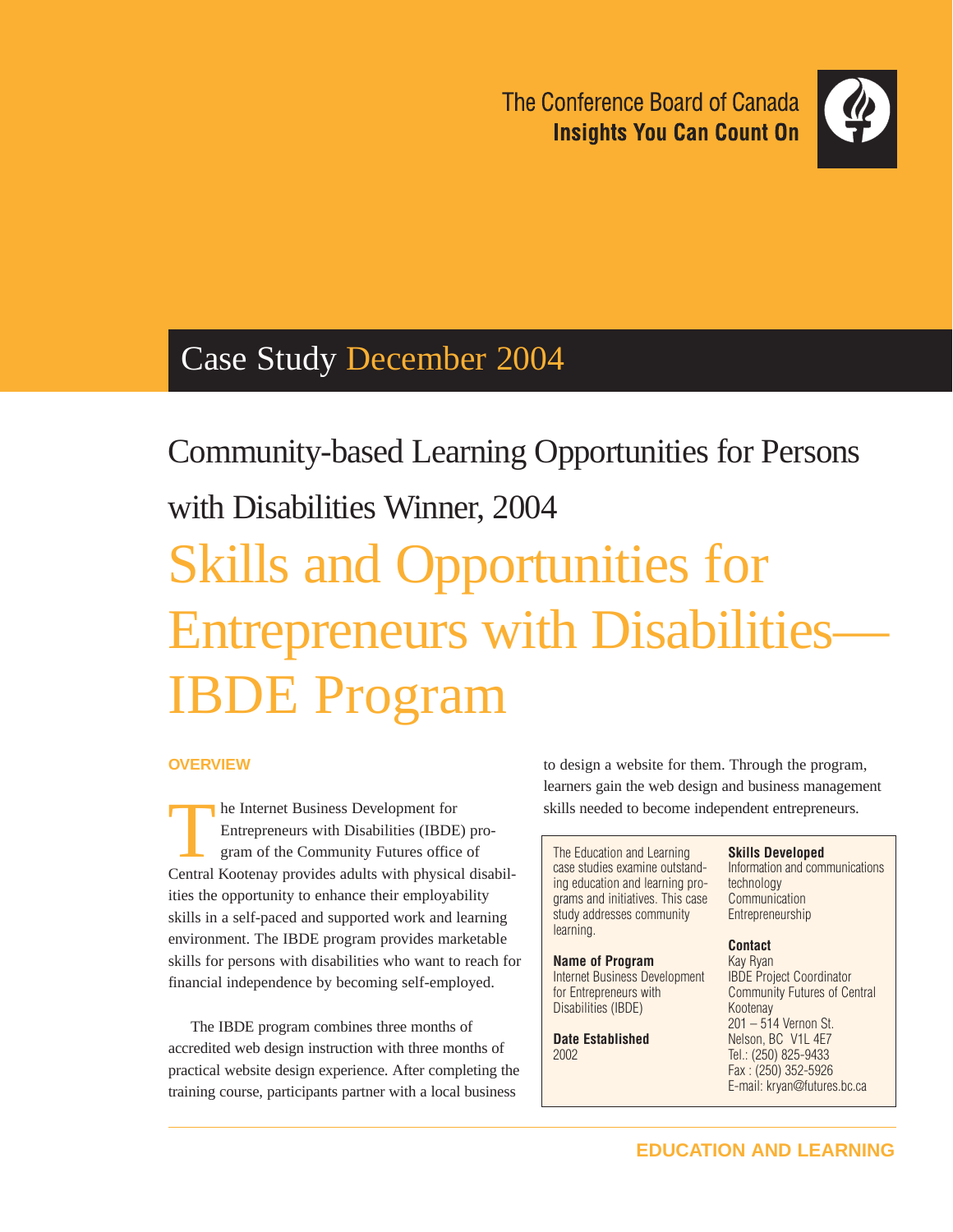#### **OBJECTIVES**

The skills acquired in the IBDE program are used to establish an affordable home-based web business in as little as six months. Participants can also use their new skills to seek employment as in-house website designers for other businesses. The broad objectives of the IBDE program are to:

- Provide individuals with disabilities with opportunities and support to acquire self-employment related skills;
- Offer a web-based business incubator featuring virtual stores created by entrepreneurs with disabilities;
- Provide individuals with disabilities with opportunities to explore and test an approach to financial selfsufficiency through entrepreneurship;
- Support program participants and increase their selfesteem by developing knowledge and skills, as well as business and personal networks;
- Sustain the IBDE program and expand it to other Community Futures offices and related support agencies across Canada; and
- Provide a new Internet sales marketing opportunity for Canadian artisans and other small regional businesses.

#### **TARGET GROUPS**

The program targets adults with physical disabilities. It provides opportunities for individuals to work at their own pace in their own homes, with the goal of establishing an affordable home-based web business within a few months. Each participant is a potential entrepreneur with an interest in running his or her own business. Through the on-line course and the start-up of an on-line business venture, learners network and liaise with their instructor, fellow participants and the business community.

#### **ACTIVITIES**

The IBDE program consists of a three-month, online, Selkirk College–accredited web design course, followed by a three-month practicum, in which participants use their newly acquired skills to create a web store under the guidance of on-line instructors. Once

their web stores are completed, participants are partnered with clients—artisans from their local region. The web design entrepreneurs then sell the artisans' products, for a commission, in their web stores. Program participants can choose to have their store featured in the Virtual Mall web portal, < www.virtualmall.ca >, or they can host it as a stand alone website on the World Wide Web.

Using either strategy, participants develop the skills needed to create their own web store or other independent websites, and become self-employed. Throughout the program, participants receive ongoing business management support and training from Community Futures and its delivery partners.

In the IBDE program, entrepreneurs with disabilities work at their own pace, in their own home while they network and liaise with their instructors and fellow participants. The eight-course, 720-hour program is delivered on-line and is supplemented by in-house business management workshops. Topics covered in the eight courses include: using the Internet, HTML programming, web graphics, FrontPage software, website marketing, e-commerce and business management training. Participants interact daily with their virtual instructor and other members of the class through MSN Messenger real time text chatting, audio/video conferencing and virtual desktop sharing.

#### **RESOURCES**

For a minimal tuition fee, each participant receives all of the necessary books, software and on-line course materials for the program, including a web domain name and a site to publish their assignments. The participant is required to have a suitable computer with Internet connection, and knowledge of basic computer skills.

With funding from the Western Diversification's Entrepreneurs with Disabilities program and the Local Opportunity Fund of Human Resources and Skills Development Canada, partnerships with six additional Community Futures offices in British Columbia were developed in 2004.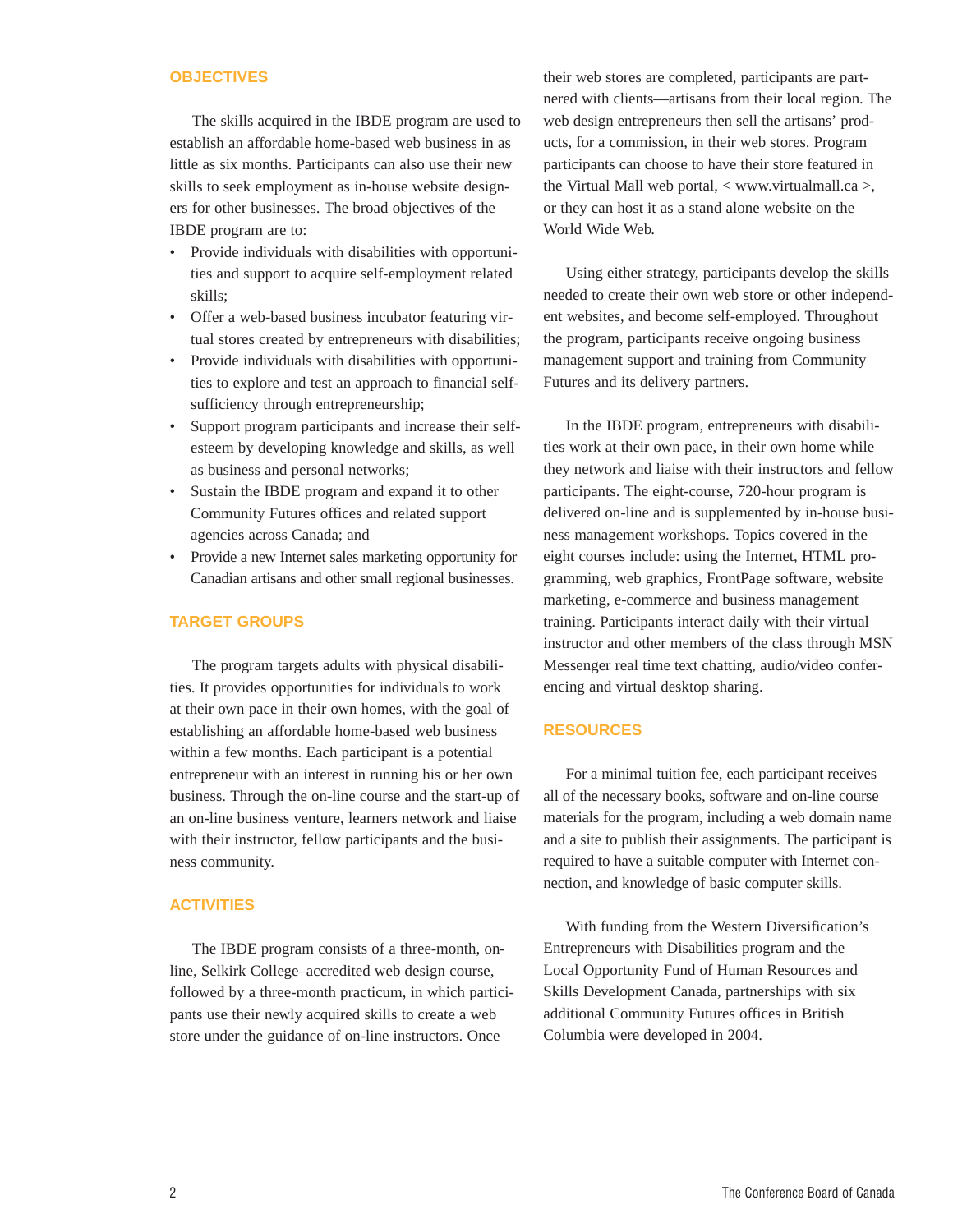#### **INNOVATIONS**

The IBDE program allows individuals with disabilities to develop high-demand marketable skills and establish a home-based business—all within a short period of time and at a low cost. The only capital investment needed is in the minimal cost of the course, a computer and an Internet connection. Participants are then set up in their own home-based web design venture selling quality Canadian handcrafted products or artwork (without inventory or storefront expenses).

In addition to the chance to list their own web stores on the Virtual Mall, participants gain the skills necessary to earn an income designing simple websites for themselves or other small businesses in the community. A partnership with a local Internet project, e-Business Connections, allows the IBDE participants to be listed in a provincial Directory of Internet services. Through this listing, IBDE participants are advertised as new web designers able to create simple corporate web designs. The businesses that access the directory are typically small firms that want a simple, low-cost website, rather than those provided by the more elaborate and established web design firms.

#### **BARRIERS**

An estimated 3.4 million people in Canada over the age of 15 years report some level of disability. Many are unable to participate in full-time training or work in a more traditional environment because of the lack of accommodations. While there are some existing programs that offer personal development skills for individuals living with a disability, many participants say that these programs are not sufficiently stimulating or challenging.

Starting a home-based business—with a flexible schedule and low overhead—can provide the ideal employment opportunity for persons with disabilities. The existing barriers to full-time labour force participation often prompt persons with disabilities to consider starting a home-based business. However, the typical low pension incomes make it almost impossible to apply for entrepreneurial business start-up loans.

Despite its value for participants, a lack of funding jeopardizes the IBDE's long-term sustainability. Many national sources of funding do not consider training programs or only fund those that involve CAP (Community Access Program) sites. Also, because the IBDE program already exists in British Columbia, it is ineligible for some national expansion funding opportunities. Partnerships with other similar organizations are the key to growing and expanding this program.

#### **SOLUTIONS/KEYS TO SUCCESS**

The IBDE program is successful because it appeals to participants and end users on many levels. The participants with a disability are given the opportunity to learn and work in a comfortable and safe environment—home. With minimal investment, they are able to increase their employability skills as they become website designers and successful entrepreneurs. Their success, the result of their own individual efforts, builds self-confidence, pride and independence.

The web design businesses growing out of the program have the potential to become self-sustaining ventures that provide financial security to the entrepreneurs and affordable marketing services to the artisan clients.

#### **OUTCOMES**

In the first class of 20 participants, 17 completed the IBDE program, and 16 created their own web store—15 of which are featured in the Virtual Mall. The stores on the Virtual Mall display more than 130 artisans from the Kootenay region of British Columbia and sell more than 1,700 products. Other participants are using their web design skills to develop websites for private clients. These results demonstrate an 85 per cent completion rate in the pilot IBDE program.

Both web traffic and sales on the Virtual Mall are increasing as a result of the IBDE program and the added artisan web stores. While the program markets the Virtual Mall locally, international orders show that the Virtual Mall is also being accessed through global search engines.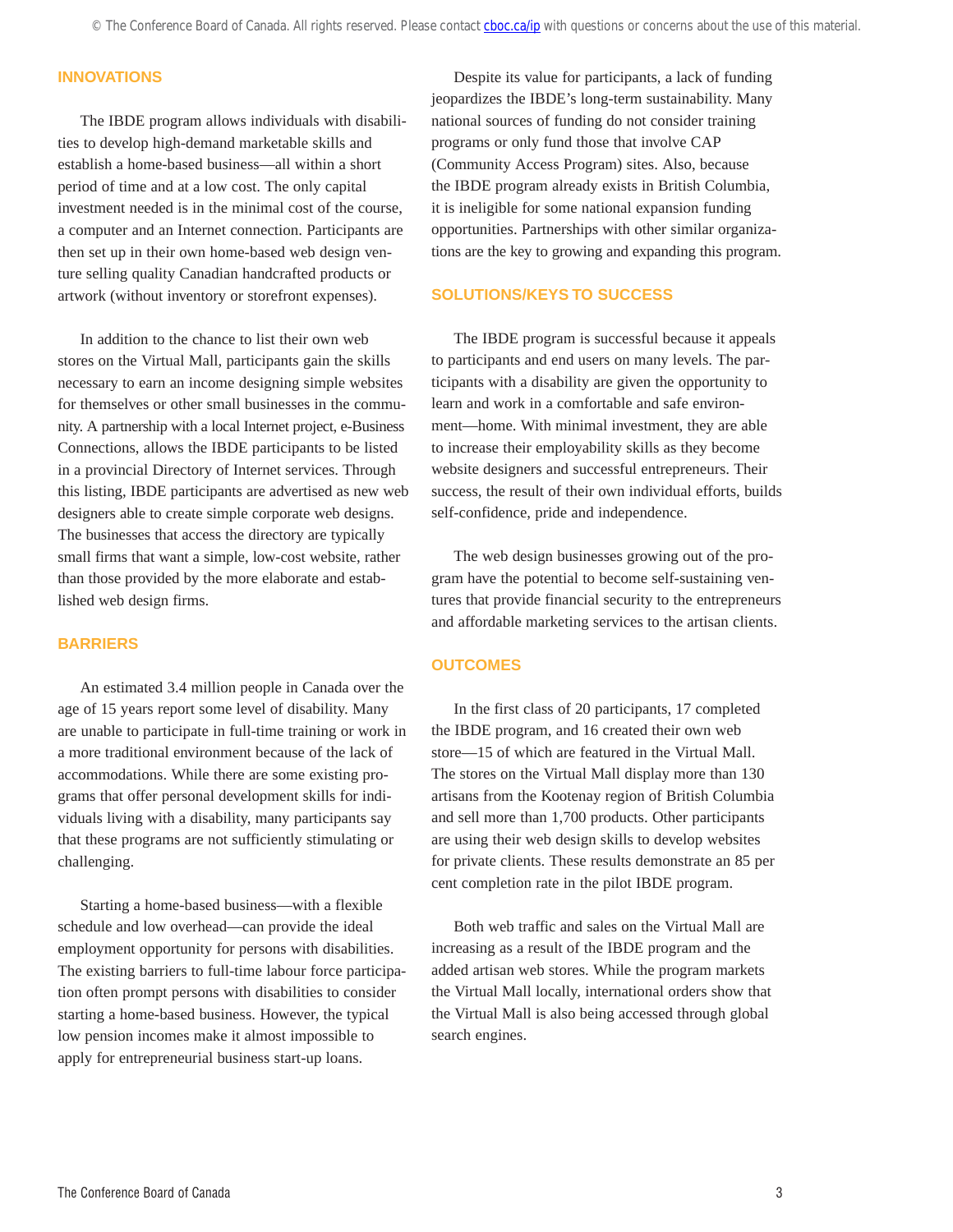#### **IMPACTS AND BENEFITS**

Both the entrepreneurs with disabilities and the artisans are excited about the potential for positive social and economic change in their lives as a result of participating in the IBDE program. Through the collective marketing exposure of the Virtual Mall, both parties have the potential for increased incomes and international business opportunities.

In addition to developing and growing their homebased businesses, the graduates of the IBDE program have found a new avenue for social and professional interaction with their peers through the Internet. The mutually valuable relationships that result from the business connection between the entrepreneurs and the artisans have a tremendously positive impact on the entrepreneurs' self-esteem and overall health. They clearly value increasing their social and economic connectedness through their new business ventures.

Since the success of the initial IBDE program in the Central Kootenay region of British Columbia, other Community Futures offices from across Canada have

expressed interest in establishing partnerships to offer the program in their local regions. Each of the other offices sees the IBDE program as a good opportunity for persons with disabilities in their community to obtain marketable entrepreneurship skills, and for local artisans to gain access to affordable web designers.

#### **USE AS A MODEL**

There are nearly 300 Community Futures offices in the pan-Canadian network that could partner with Community Futures of Central Kootenay and benefit from a program such as IBDE. Persons with disabilities in other regions of the country would be able to have access to a program that gives them marketable skills and entrepreneurial opportunities. Artisan clients would also benefit from increased access to affordable web designers who would help them market their unique products.

There is the additional opportunity of expanding the existing program beyond the link to local artisans to include any small business looking to expand its market potential.